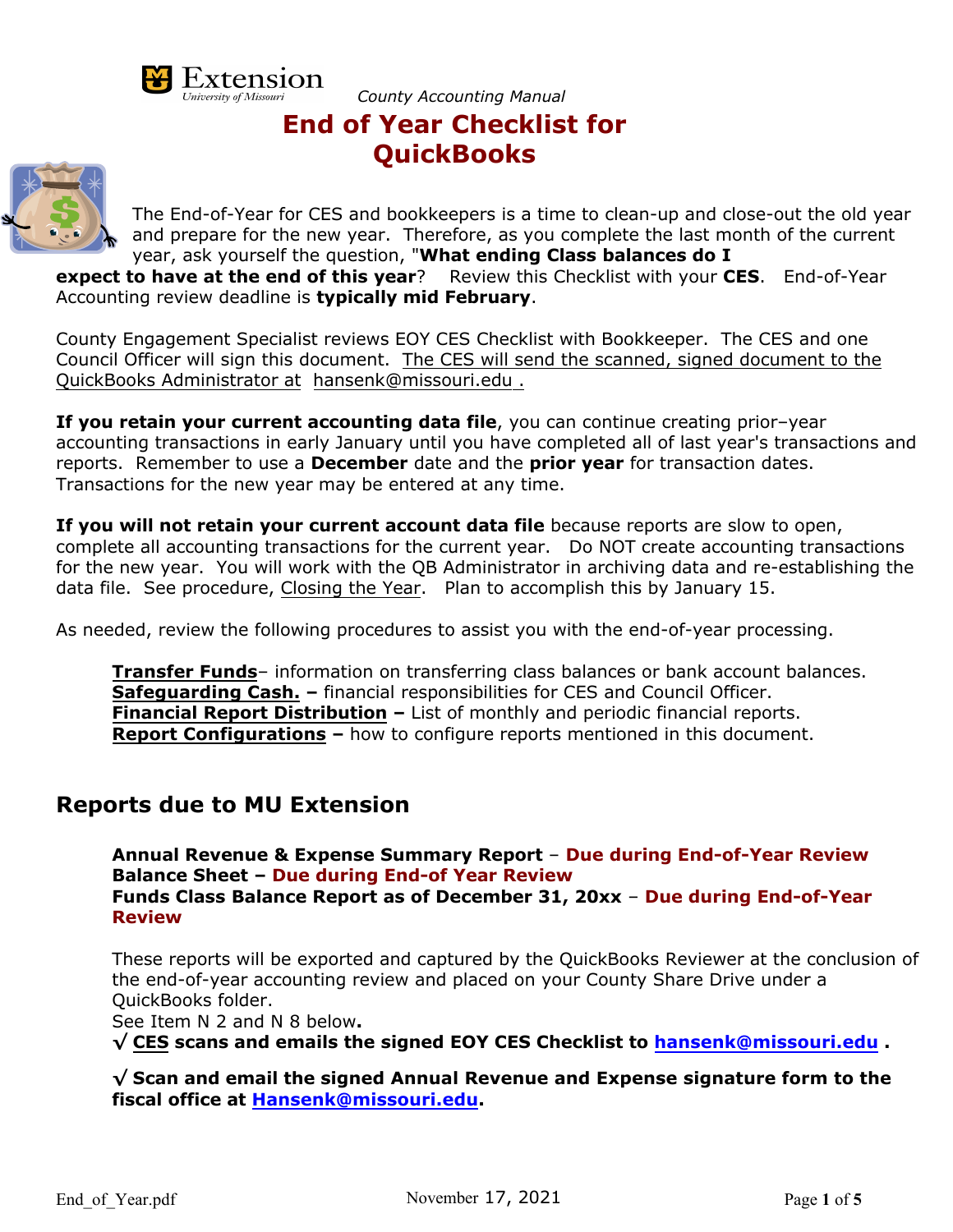#### **Annual Budget Reports** – **Due late February** Export report in **xlsx format to Excel. √ Send budget report via email to QuickBooks Coordinator, Kevin Hansen.**

#### **√ Send scanned budget Signature Form to QuickBooks coordinator, Kevin Hansen. Review Budget details at http://extension.missouri.edu/acctmanual/budget.shtml**

**Signature documents mentioned above** shall be scanned and attached in email.

## **Clean-up - Preparing for End-of-Year Closing**

- A) Record and Deposit all **receipts** and **credit card transactions** for the current year.
- B) Create transactions for December **Interest** or **Bank Service Charges**. Determine if you have reported **all monthly interest/charges** during the year for all bank accounts – checking and savings and money markets.
- C) Pay all current **bills** or expenses that relate to this fiscal year.
- D) Update your Payroll Tax Table. Updated federal or state forms may be available Federal 941 or 944 and W2/W3 forms, and Missouri forms.
- E) Pay Employer payroll **taxes** and employer withholding taxes, and State Unemployment taxes, and **Benefits**, if any. **The last paycheck(s) and the last payroll liability checks should be dated as the same year as the tax-reporting year**. Prepare all necessary monthly, quarterly, and/or annual **tax reports**. Review **End-of-year Payroll Tips** at end of this document.

**NOTE**: Avoid printing paychecks or liability checks with date of January 1 or any early January date. Use **December 31 of the correct tax year**.

- F) Deposit money from the **Undeposited funds account**, if appropriate. These are dollars received from invoice or sales receipts or credit card payments but not yet deposited.
- G) Review **Receivables** report to determine if any receivables are to be declared "noncollectable," if appropriate.
- H) Review **Payables** report and resolve all unpaid bills, if appropriate.
- I) Update the Council's **Fixed Assets Inventory** for equipment and furniture.
- J) Review **CLASS balances** and initiate **transfers of revenues** or **balance transfers** to reflect **expected** end-of-year balances in appropriate spending CLASSES. CES or Council approval required.

If you wish to end the year with a **zero** balance in any CLASS or SUBCLASS, you will need to make **journal entries** BEFORE closing your accounting year.

See **Transfer Funds** procedures for instructions on transferring between Bank Accounts, between Classes, between Income Accounts, or between Expense Accounts.

K) **Reconcile your Checking and Savings bank statements**, verifying all deposits and checks, and verify the bank balances to the QuickBooks Checking and Savings registers. Print a **QB Reconciliation Report as of December 31 for each bank account**.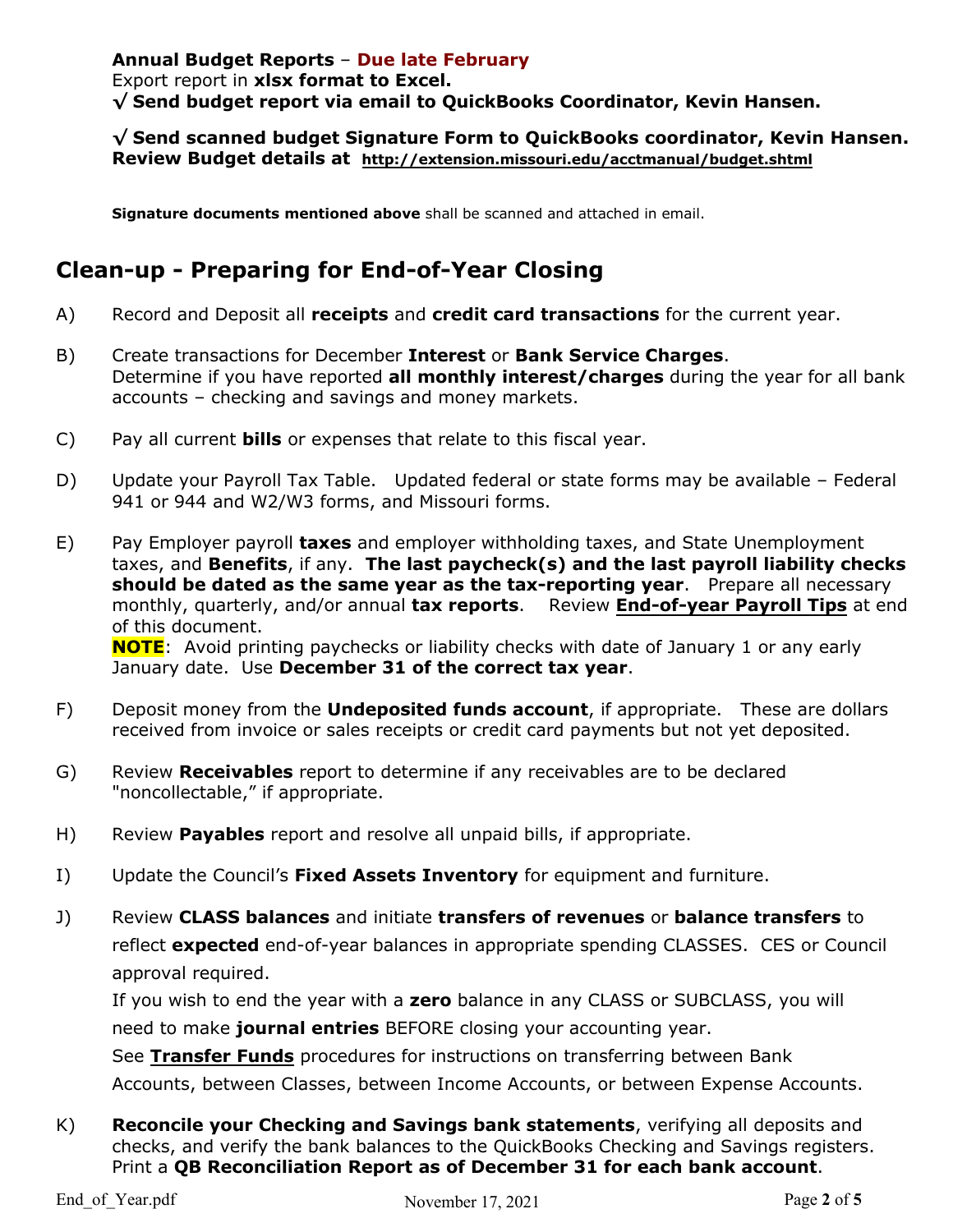#### **CES or Council Officer must review and approve the Reconciliation report. See procedure, Safeguarding Cash.**

**Note**: You can close the year even if there are outstanding checks and deposits from the prior year!

#### L) **Reconcile the following reports and registers:**

- $\triangleright$  Funds (Class) Balance Report as of December 31. Match the Funds (Class) Balance Report TOTAL with the Checking Register balance (and Savings accounts, when appropriate). Match to the Balance Sheet Report.
- ▶ Balance Sheet (standard) as of December 31- Review bank account balances, outstanding liabilities, receivables, undeposited funds (if posting credit card transactions). Match to the Funds (Class) Balance Report as of December 31.
- Unclassified Transactions Report as of December 31 difference between debits and credits should be ZERO, unless there are outstanding liabilities or receivable. (See Balance Sheet report)
- $\triangleright$  All Reports above should be on a cash basis
- LI) **Review the Class Codes** to determine if all classes and subclasses have been named correctly. Review the Restructure Class Code procedure. It is important that the class structure be correct before generating the Annual Revenue and Expense Summary Report and the Annual Budget Report.

**Class codes** should be assigned to all **savings and investment transactions**.

- LII) **Print Reports**. As with all reports, these reports should be presented to the CES who will decide which reports should be presented to the Extension Council. We recommend that you print and file the following reports. Other reports can be printed at your discretion.
	- 1) All necessary **Monthly Reports** required by your Extension Council. See financial report distribution.
	- 2) **Annual Revenue and Expense Summary, separated by class**, required by MU Extension Administration. This report will be captured by the QuickBooks Reviewer during the end-of-year accounting review. Report configuration
	- 3) Print and file **Ledger Reports** of all funds for the full year (01/01/year to 12/31/year - where year is the current year). This detailed report is beneficial for future reference and is requested by Auditors.
	- 4) Print **Payroll Summary Report** for all employees for the 12-month calendar year. Go to Reports, Employees and Payroll, Payroll Summary.
	- 5) Print the last quarterly Federal **941 or 944** form, **Missouri 941 form, and Missouri Unemployment tax form.** All 4 quarterly 941 forms for the year should be on file. Extension offices who qualify for the annual 944 form should file the one 944 form at the end of the year. All quarterly forms should be signed by a Council Officer.
	- 6) Print W2, W3, or 1099 forms from QuickBooks.
	- 7) Print the **Balance Sheet Report**. This report illustrates the current

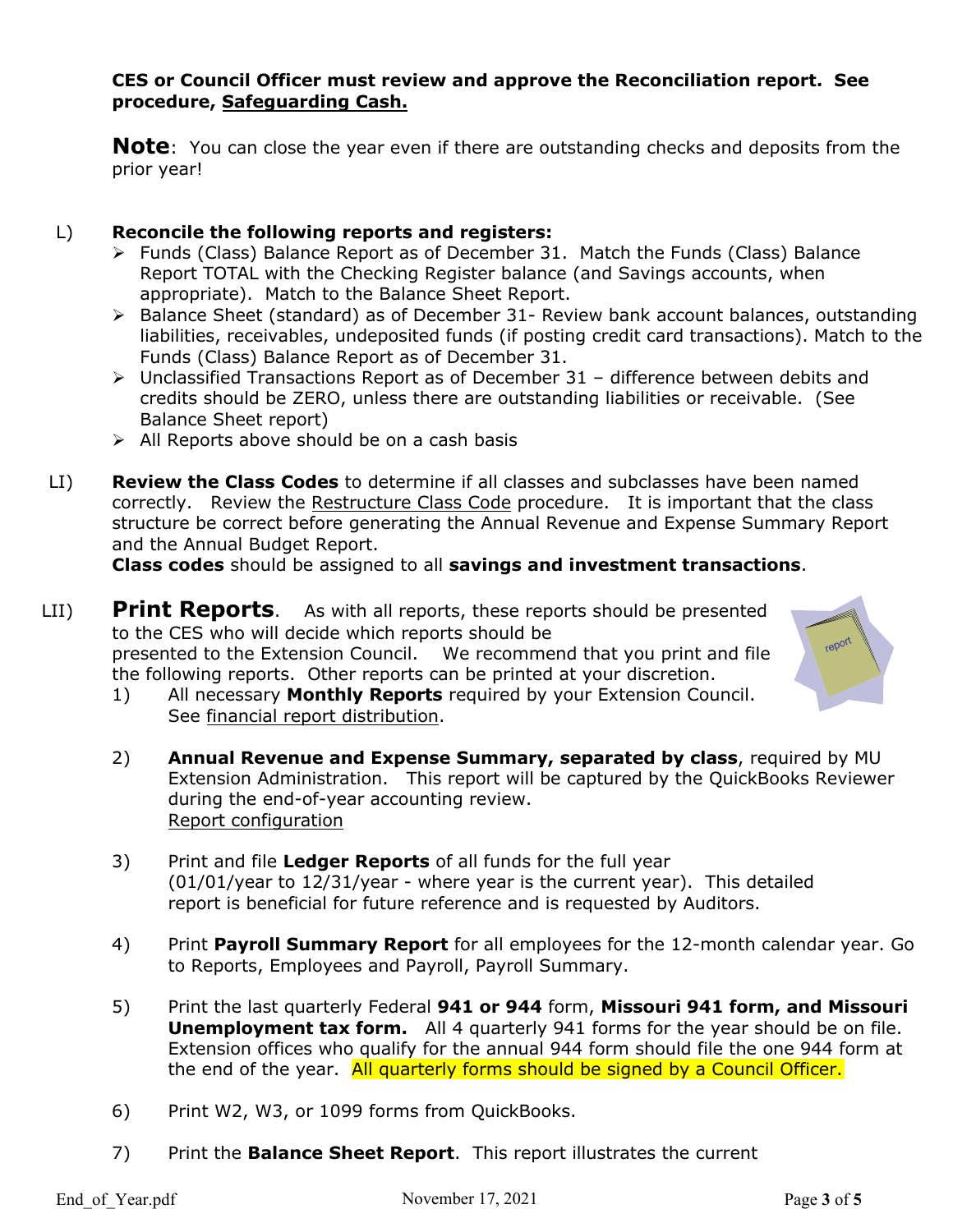**net worth** or council equity. It includes cash balance, savings account balances, receivables, payables, and net cash reserves earned or net loss during the year.

- 8) Print the **Funds (Class) Balance Report**. Date range from the oldest transaction date to 12/31/fiscal year. See section L above. The class balances from this report will be used as carry-over class balances for the annual budget report for the new year. This Report will also be captured by the QuickBooks Administrator during the end of year accounting review.
- 9) Print the **Missing Checks Report** for the 12-month calendar year. Go to Reports, Banking, Missing Checks. This report can be saved as a memorized report.
- 10) Print the **Voided/Deleted Transactions Summary report** for 12-month calendar year. Go to Reports, Accountant & Taxes, Voided/Deleted Transactions Summary. Save report as a memorized report.
- 11) Update the Council's **Fixed Assets Inventory Report** on all equipment and furniture. This information may be entered in QuickBooks, in a Fixed Assets database in Microsoft Access, Word, or Excel. Contact the QB Administrator if you need assistance.

#### 12) **BackUp your accounting data** Perform a QB Backup to an external data source, label it, and retain storage disk. **Do not overwrite this data!**

#### **Refer to page 1 for Report Distribution for Annual Revenue and Expense Report, and Annual Budget Report.**

## **Other Recommend Reports (optional)**

- **Annual Income and Expense Report** summarized, all revenues and expenses for current calendar year for all **classes combined**. See Report configuration.
- **Budget vs. Actual Report for fiscal year.** Compare actual data with budget.
- **Undeposited Funds Report** for counties posting credit card transactions**.**

Review the **Closing Year** Procedure to decide how you will close your current fiscal year's financial records.

# **End-of-Year QuickBooks Tips for Payroll**

1. **Download Payroll Updates Before Preparing Tax Forms.**

Before preparing federal forms 941, 944, W2, 1099 obtain the most recent IRS changes.

- a. Employees from menu bar.
- b. Get Payroll Updates.

Be certain that the year that appears on the federal forms denotes the correct tax year. 941 or 944 tax form may be mailed to IRS or submitted online.

#### 2. **The Correct Tax Tracking Type on Payroll Benefit items ensures that the amounts appear in the correct box on the W2 form.**